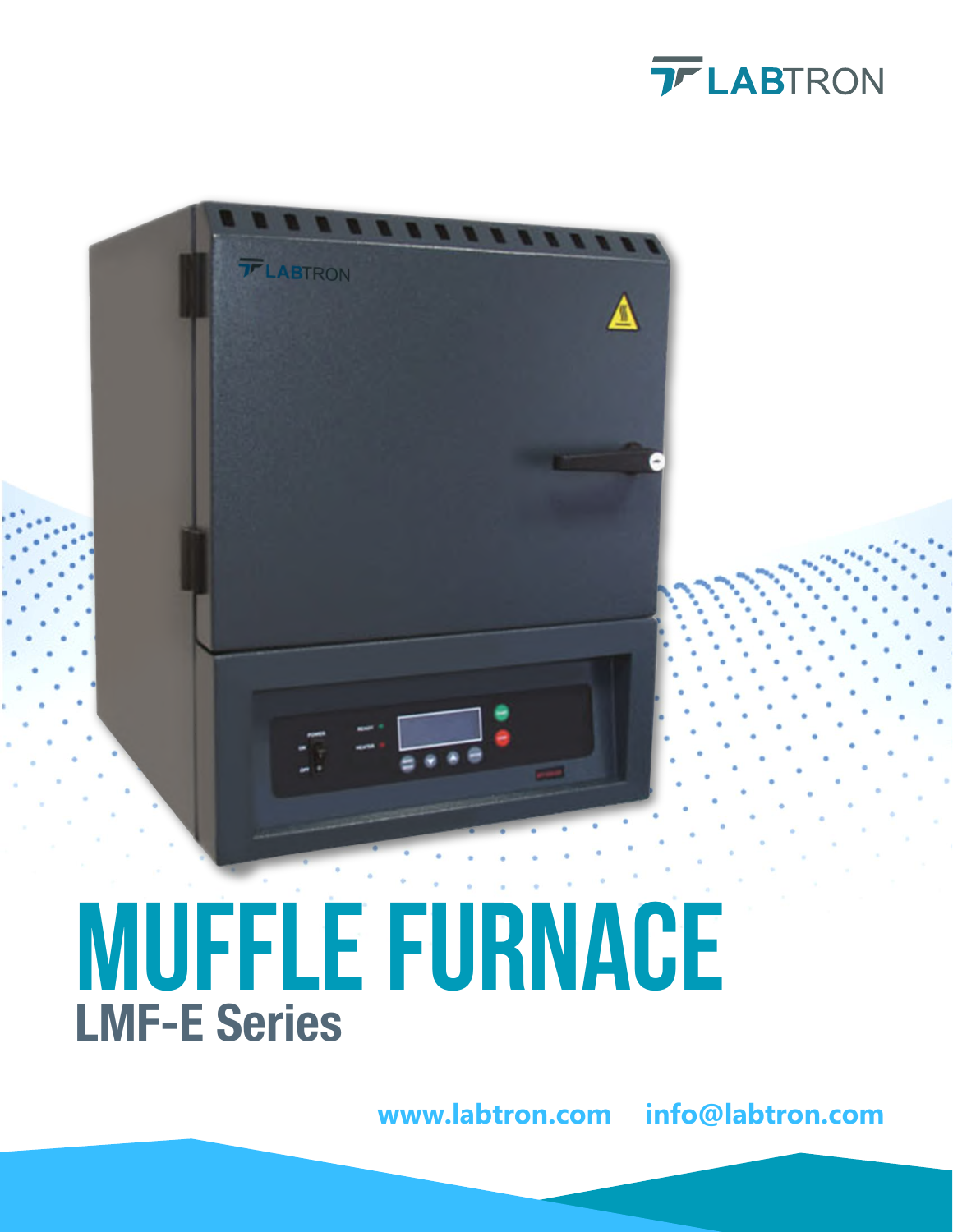# **Muffle Furnace LMF-E Series**

LMF-E series models of Muffle Furnace are microprocessor controlled furnaces with molded ceramic fibre insulation ensuring minimum heat loss. They are accurate, reliable and efficiently designed for minimal space requirement in the laboratory and are equipped with instantaneous energy consumption indicator, calculator for average working temperature, total working hour counter and descriptive error indicator. With abrasion resistant body, heating elements Fe-Cr-Al embedded into bricks, S type thermocouple, they are ideal for maximum and continuous working temperature of 1300°C.

#### **Features**

- **PID** controller
- **ID** LCD display that shows current and target temperature
- Optimum insulation properties
- **■** 2, 4, 8 and 16 step heating programs available
- **Fe-Cr-Al heating element embedded in brick walls**
- Accurate measurement and control of temperature using K and S type thermocouple
- Second thermocouple for different adjustable purposes
- **D** Durable inside lining made of light insulating bricks
- **Dual shell housing for low outer surface temperature**
- **•** Steel sheet housing material
- Insulating fire brick as inner and front face insulation material
- **O** Ceramic fibre board as door insulation material
- **Quartz tube used to protect heating element**
- **Provision of audio warning as the step changes and at the end of the program**
- **Provision of automatic power cut-off to the heating elements and alert if the control** unit/control card is over heated.
- $\boxed{\bullet}$  Instantaneous energy consumption indicator
- **Calculator for average working temperature**
- **Descriptive error indicator**
- **O** User friendly menu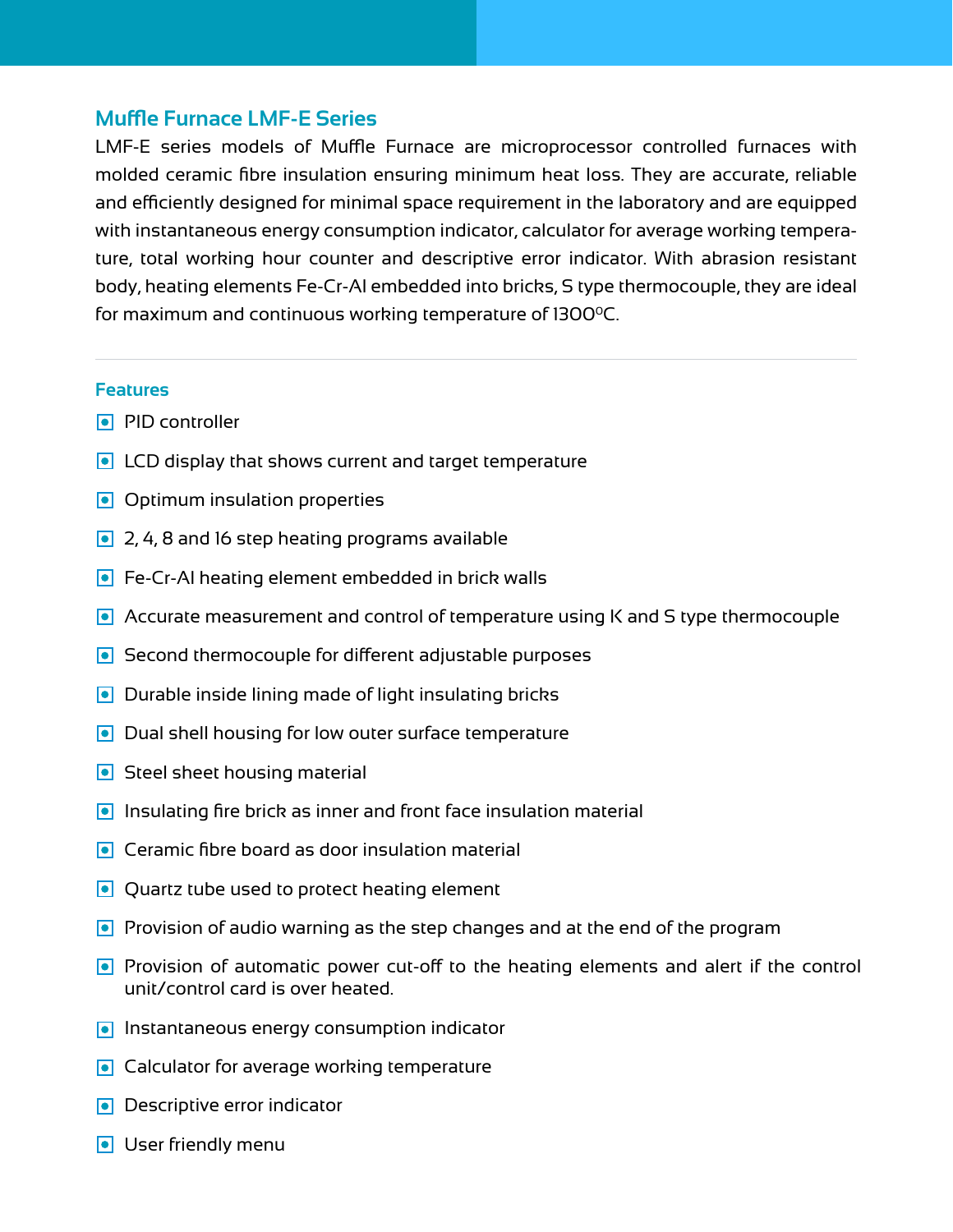## **Applications**

They are used for applications such as: Fusing glass, Creating enamel coatings, Ceramics, Soldering, Brazing, Rubbers & Polymers. They are also used for metallurgical applications, for ash content determination and in research centers and medical laboratories to determine the volatile & non-combustible proportion of the sample.

### **Specifications**

| <b>Model No.</b>                          | <b>LMF-E10</b>                                        | <b>LMF-E11</b> | <b>LMF-E12</b>            | LMF-E13 |
|-------------------------------------------|-------------------------------------------------------|----------------|---------------------------|---------|
| Max. Temperature                          |                                                       |                | 1300°C                    |         |
| Capacity                                  |                                                       |                | 5 <sub>L</sub>            |         |
| <b>Heating Program</b>                    | 2 step                                                | 4 step         | 8 step                    | 16 step |
| <b>Thermal Rate</b>                       |                                                       |                | $3-20$ <sup>o</sup> C     |         |
| Heating element                           |                                                       |                | Fe-Cr-Al                  |         |
| <b>Program Memories</b>                   | 2                                                     | 4              | 6                         | 5       |
| Thermocouple Type                         |                                                       |                | S Type                    |         |
| <b>Heating Element Placement</b>          |                                                       |                | Embedded into brick walls |         |
| <b>Inner Insulation Material</b>          | <b>Insulating Fire Brick</b>                          |                |                           |         |
| <b>Front Face Insulation Material</b>     | <b>Insulating Fire Brick</b>                          |                |                           |         |
| <b>Door Insulation Material</b>           | <b>Ceramic Fibre Board</b>                            |                |                           |         |
| <b>Housing Material</b>                   | <b>Steel Sheet</b>                                    |                |                           |         |
| <b>Housing Coating</b>                    | Epoxy powder coating                                  |                |                           |         |
| Chimney                                   | Standard                                              |                |                           |         |
| <b>Element Heating Element Protection</b> |                                                       |                | Quartz Tube               |         |
| Lockable Door Handle                      | <b>Sidewards</b>                                      |                |                           |         |
| <b>Temperature Control Accuracy</b>       | $\pm$ 1 <sup>o</sup> C (can vary at low temperatures) |                |                           |         |
| <b>Measurement Accuracy</b>               | ±1°C                                                  |                |                           |         |
| Inner Volume Temperature<br>Homogenity    |                                                       |                | $±10^{\circ}$ C           |         |
| Max. Current                              |                                                       |                | 10 A                      |         |
| Power                                     |                                                       |                | 2.250 W                   |         |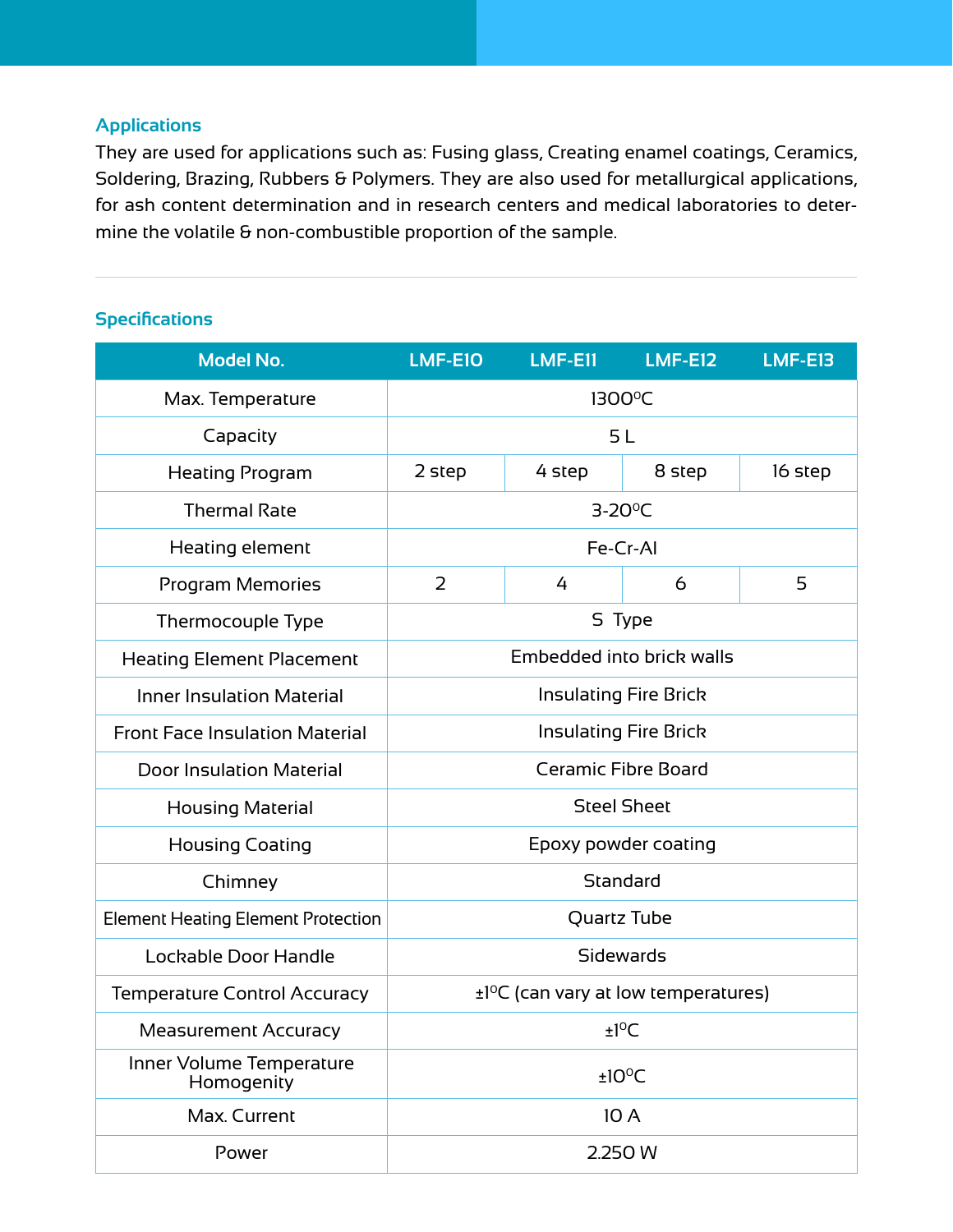| <b>Inner Chamber Dimension</b><br>$(W \times H \times D)$ | 150 x 150 x 225 mm |
|-----------------------------------------------------------|--------------------|
| <b>Product Outer Dimension</b><br>$(W \times H \times D)$ | 446 x 618 x 620 mm |
| Gross Dimension ( $W \times H \times D$ )                 | 506 x 780 x 678 mm |
| Net Weight                                                | 49 kg              |
| Gross weight                                              | $63$ kg            |

| <b>Model No.</b>                          | LMF-E20                                               | $LMF-E21$ | $LMF-E22$                 | <b>LMF-E23</b> |
|-------------------------------------------|-------------------------------------------------------|-----------|---------------------------|----------------|
| Max. Temperature                          | 1300°C                                                |           |                           |                |
| Capacity                                  | 7 <sub>L</sub>                                        |           |                           |                |
| <b>Heating Program</b>                    | 2 step                                                | 4 step    | 8 step                    | 16 step        |
| <b>Thermal Rate</b>                       |                                                       |           | $3-20$ <sup>o</sup> C     |                |
| Heating element                           |                                                       |           | Fe-Cr-Al                  |                |
| Program Memories                          | 2                                                     | 4         | 6                         | 5              |
| Thermocouple Type                         |                                                       |           | S Type                    |                |
| <b>Heating Element Placement</b>          |                                                       |           | Embedded into brick walls |                |
| <b>Inner Insulation Material</b>          | <b>Insulating Fire Brick</b>                          |           |                           |                |
| <b>Front Face Insulation Material</b>     | Insulating Fire Brick                                 |           |                           |                |
| <b>Door Insulation Material</b>           | <b>Ceramic Fibre Board</b>                            |           |                           |                |
| <b>Housing Material</b>                   | <b>Steel Sheet</b>                                    |           |                           |                |
| <b>Housing Coating</b>                    | Epoxy powder coating                                  |           |                           |                |
| Chimney                                   | Standard                                              |           |                           |                |
| <b>Element Heating Element Protection</b> | Quartz Tube                                           |           |                           |                |
| Lockable Door Handle                      | Sidewards                                             |           |                           |                |
| <b>Temperature Control Accuracy</b>       | $\pm$ 1 <sup>o</sup> C (can vary at low temperatures) |           |                           |                |
| <b>Measurement Accuracy</b>               | $±1^{\circ}C$                                         |           |                           |                |
| Inner Volume Temperature<br>Homogenity    | $±10^{\circ}$ C                                       |           |                           |                |
| Max. Current                              |                                                       |           | 16 A                      |                |
| Power                                     | 3.500 W                                               |           |                           |                |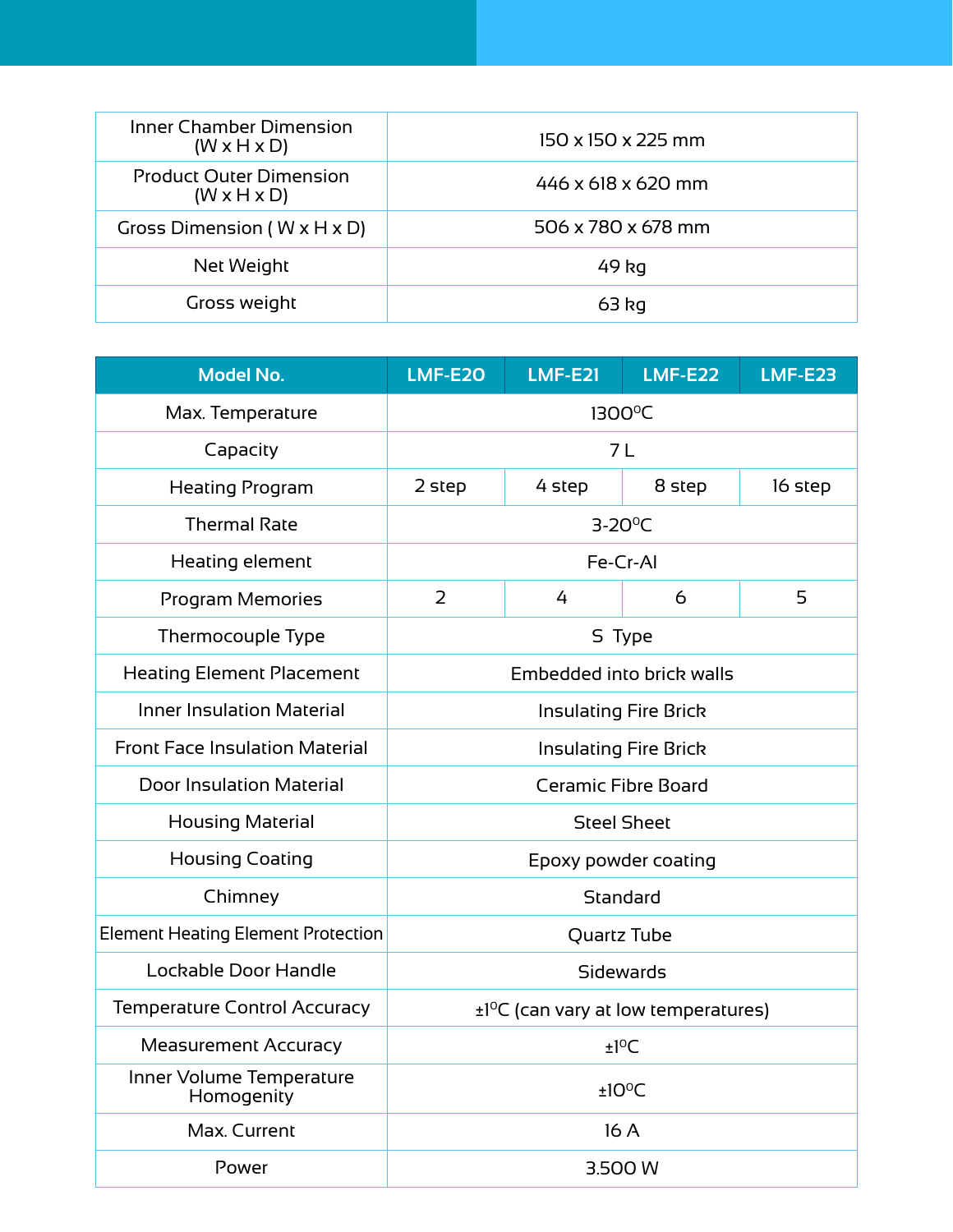| <b>Inner Chamber Dimension</b><br>$(W \times H \times D)$ | 180 x 160 x 260 mm |
|-----------------------------------------------------------|--------------------|
| <b>Product Outer Dimension</b><br>$(W \times H \times D)$ | 476 x 628 x 655 mm |
| Gross Dimension ( $W \times H \times D$ )                 | 536 x 815 x 688 mm |
| Net Weight                                                | 56 kg              |
| Gross weight                                              | 71 kg              |

| <b>Model No.</b>                          | $LMF-E3O$                                             | <b>LMF-E31</b>        | <b>LMF-E32</b>            | <b>LMF-E33</b> |
|-------------------------------------------|-------------------------------------------------------|-----------------------|---------------------------|----------------|
| Max. Temperature                          | 1300°C                                                |                       |                           |                |
| Capacity                                  |                                                       | 10L                   |                           |                |
| <b>Heating Program</b>                    | 2 step                                                | 4 step                | 8 step                    | 16 step        |
| <b>Thermal Rate</b>                       |                                                       | $3-20$ <sup>o</sup> C |                           |                |
| Heating element                           |                                                       |                       | Fe-Cr-AI                  |                |
| <b>Program Memories</b>                   | 2                                                     | 4                     | 6                         | 5              |
| Thermocouple Type                         |                                                       |                       | S Type                    |                |
| <b>Heating Element Placement</b>          |                                                       |                       | Embedded into brick walls |                |
| <b>Inner Insulation Material</b>          | <b>Insulating Fire Brick</b>                          |                       |                           |                |
| <b>Front Face Insulation Material</b>     | <b>Insulating Fire Brick</b>                          |                       |                           |                |
| <b>Door Insulation Material</b>           | <b>Ceramic Fibre Board</b>                            |                       |                           |                |
| <b>Housing Material</b>                   | <b>Steel Sheet</b>                                    |                       |                           |                |
| <b>Housing Coating</b>                    | Epoxy powder coating                                  |                       |                           |                |
| Chimney                                   |                                                       |                       | Standard                  |                |
| <b>Element Heating Element Protection</b> | Quartz Tube                                           |                       |                           |                |
| Lockable Door Handle                      | Sidewards                                             |                       |                           |                |
| <b>Temperature Control Accuracy</b>       | $\pm$ 1 <sup>o</sup> C (can vary at low temperatures) |                       |                           |                |
| <b>Measurement Accuracy</b>               |                                                       |                       | ±1°C                      |                |
| Inner Volume Temperature<br>Homogenity    | ±10°C                                                 |                       |                           |                |
| Max. Current                              |                                                       |                       | 16A                       |                |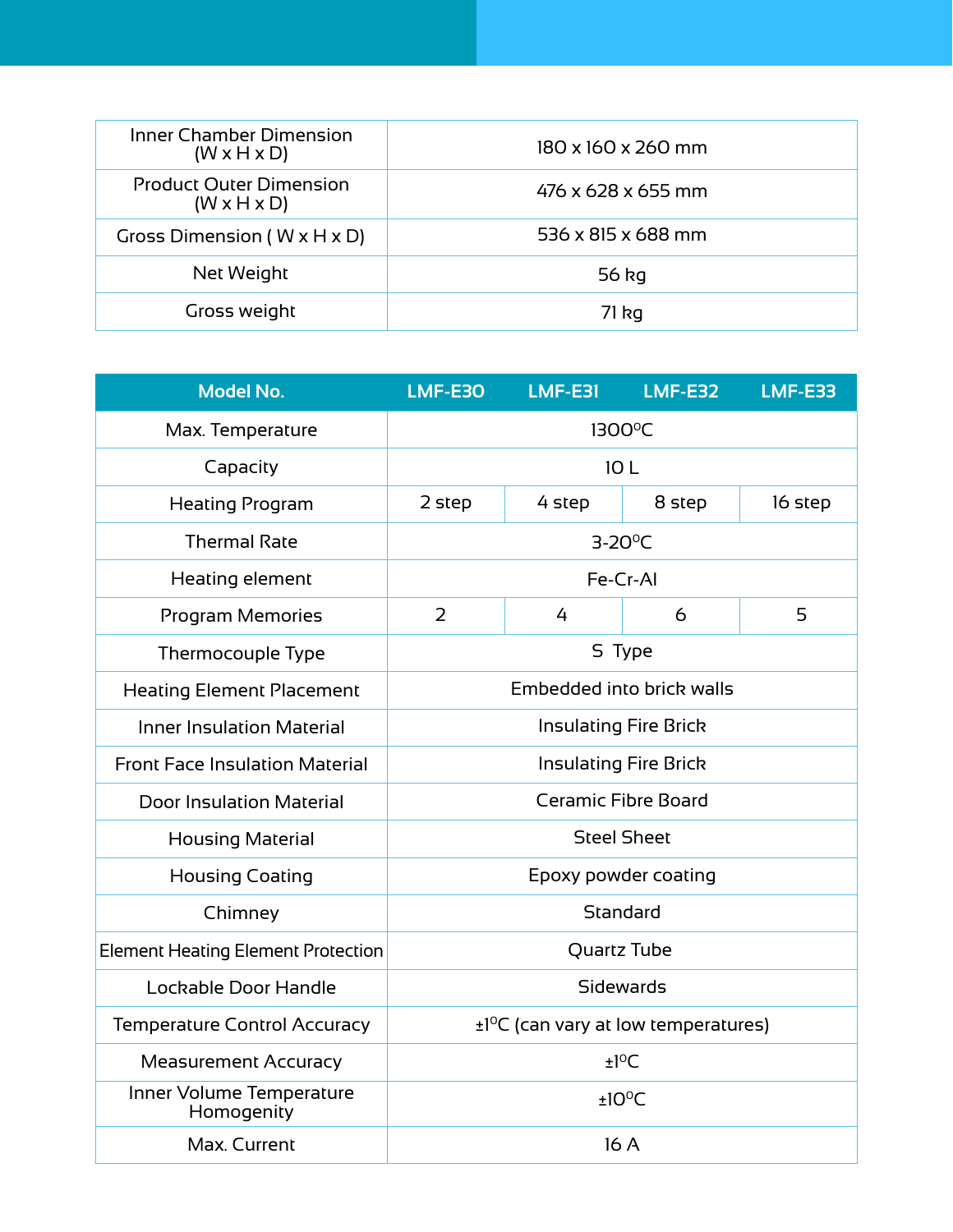| Power                                                     | 3.500 W            |
|-----------------------------------------------------------|--------------------|
| Inner Chamber Dimension<br>$(W \times H \times D)$        | 200 x 180 x 300 mm |
| <b>Product Outer Dimension</b><br>$(W \times H \times D)$ | 496 x 648 x 695 mm |
| Gross Dimension ( $W \times H \times D$ )                 | 556 x 855 x 708 mm |
| Net Weight                                                | $60$ kg            |
| Gross weight                                              | 77 kg              |

| <b>Model No.</b>                          | LMF-E40                                               | <b>LMF-E41</b> | <b>LMF-E42</b>            | $LMF-E43$ |
|-------------------------------------------|-------------------------------------------------------|----------------|---------------------------|-----------|
| Max. Temperature                          |                                                       |                | 1300°C                    |           |
| Capacity                                  |                                                       | 20L            |                           |           |
| <b>Heating Program</b>                    | 2 step                                                | 4 step         | 8 step                    | 16 step   |
| <b>Thermal Rate</b>                       |                                                       |                | $3-20$ <sup>o</sup> C     |           |
| Heating element                           |                                                       |                | Fe-Cr-Al                  |           |
| <b>Program Memories</b>                   | 2                                                     | 4              | 6                         | 5         |
| Thermocouple Type                         |                                                       |                | S Type                    |           |
| <b>Heating Element Placement</b>          |                                                       |                | Embedded into brick walls |           |
| <b>Inner Insulation Material</b>          | <b>Insulating Fire Brick</b>                          |                |                           |           |
| <b>Front Face Insulation Material</b>     | <b>Insulating Fire Brick</b>                          |                |                           |           |
| <b>Door Insulation Material</b>           | Ceramic Fibre Board                                   |                |                           |           |
| <b>Housing Material</b>                   | <b>Steel Sheet</b>                                    |                |                           |           |
| <b>Housing Coating</b>                    | Epoxy powder coating                                  |                |                           |           |
| Chimney                                   | Standard                                              |                |                           |           |
| <b>Element Heating Element Protection</b> | Quartz Tube                                           |                |                           |           |
| Lockable Door Handle                      | <b>Sidewards</b>                                      |                |                           |           |
| <b>Temperature Control Accuracy</b>       | $\pm$ 1 <sup>o</sup> C (can vary at low temperatures) |                |                           |           |
| <b>Measurement Accuracy</b>               |                                                       |                | $±1^{\circ}$ C            |           |
| Inner Volume Temperature<br>Homogenity    |                                                       |                | $±10^{\circ}$ C           |           |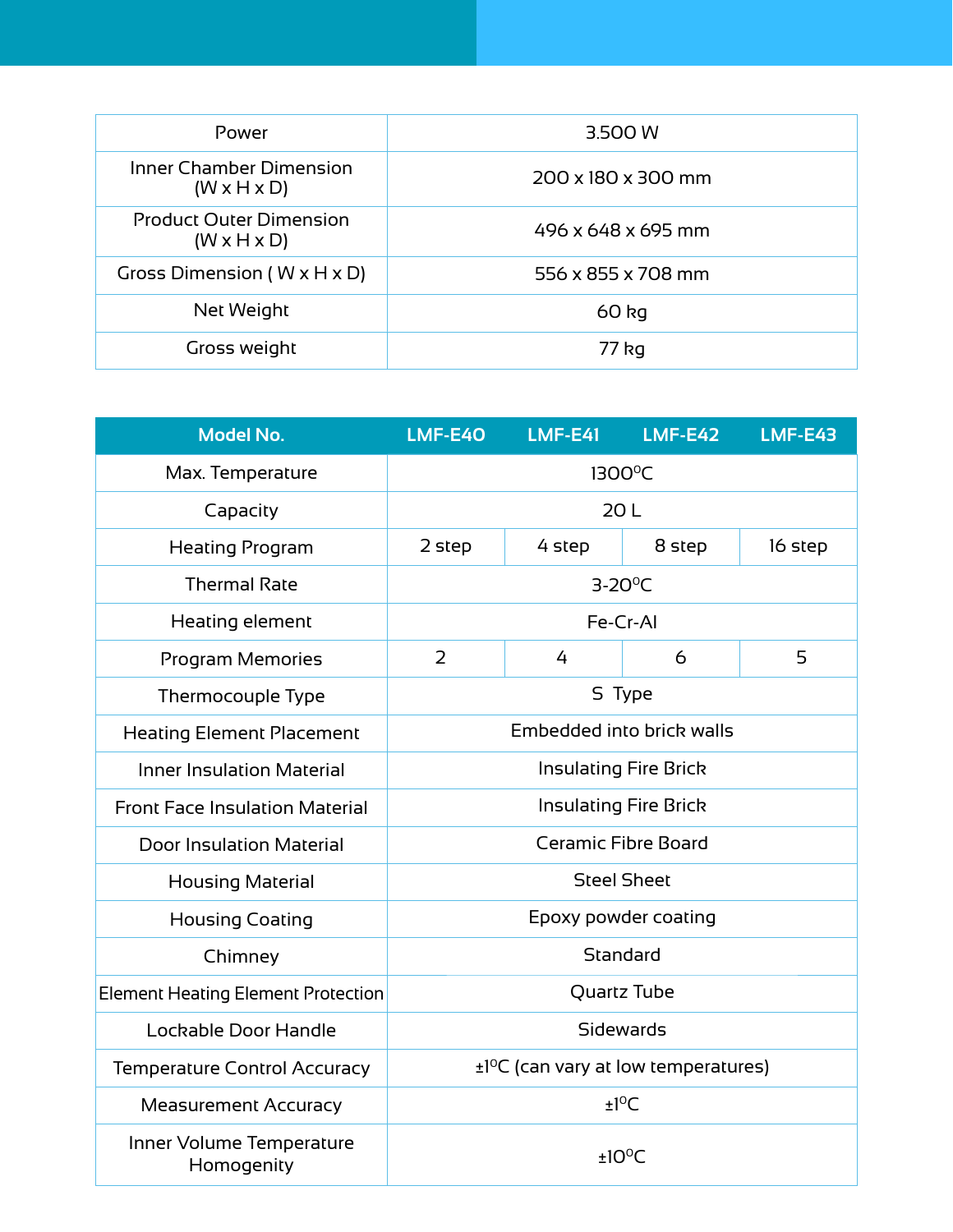| Max. Current                                              | $2 \times 10$ A    |
|-----------------------------------------------------------|--------------------|
| Power                                                     | 4.500 W            |
| Inner Chamber Dimension<br>$(W \times H \times D)$        | 250 x 200 x 395 mm |
| <b>Product Outer Dimension</b><br>$(W \times H \times D)$ | 546 x 668 x 790 mm |
| Gross Dimension ( $W \times H \times D$ )                 | 605 x 950 x 708 mm |
| Net Weight                                                | $81$ kg            |
| Gross weight                                              | 101 kg             |

| <b>Model No.</b>                          | <b>LMF-E50</b>               | <b>LMF-E51</b>                                        | <b>LMF-E52</b> | <b>LMF-E53</b> |
|-------------------------------------------|------------------------------|-------------------------------------------------------|----------------|----------------|
| Max. Temperature                          |                              | 1300°C                                                |                |                |
| Capacity                                  |                              | 40 L                                                  |                |                |
| <b>Heating Program</b>                    | 2 step                       | 4 step                                                | 8 step         | 16 step        |
| <b>Thermal Rate</b>                       |                              | 3-20°C                                                |                |                |
| Heating element                           |                              | Fe-Cr-Al                                              |                |                |
| <b>Program Memories</b>                   | 2                            | 4                                                     | 6              | 5              |
| <b>Thermocouple Type</b>                  |                              | S Type                                                |                |                |
| <b>Heating Element Placement</b>          | Embedded into brick walls    |                                                       |                |                |
| <b>Inner Insulation Material</b>          | <b>Insulating Fire Brick</b> |                                                       |                |                |
| <b>Front Face Insulation Material</b>     | <b>Insulating Fire Brick</b> |                                                       |                |                |
| <b>Door Insulation Material</b>           | <b>Ceramic Fibre Board</b>   |                                                       |                |                |
| <b>Housing Material</b>                   | <b>Steel Sheet</b>           |                                                       |                |                |
| <b>Housing Coating</b>                    | Epoxy powder coating         |                                                       |                |                |
| Chimney                                   | Standard                     |                                                       |                |                |
| <b>Element Heating Element Protection</b> | Quartz Tube                  |                                                       |                |                |
| Lockable Door Handle                      | <b>Sidewards</b>             |                                                       |                |                |
| <b>Temperature Control Accuracy</b>       |                              | $\pm$ 1 <sup>o</sup> C (can vary at low temperatures) |                |                |
| <b>Measurement Accuracy</b>               |                              | $±1^0C$                                               |                |                |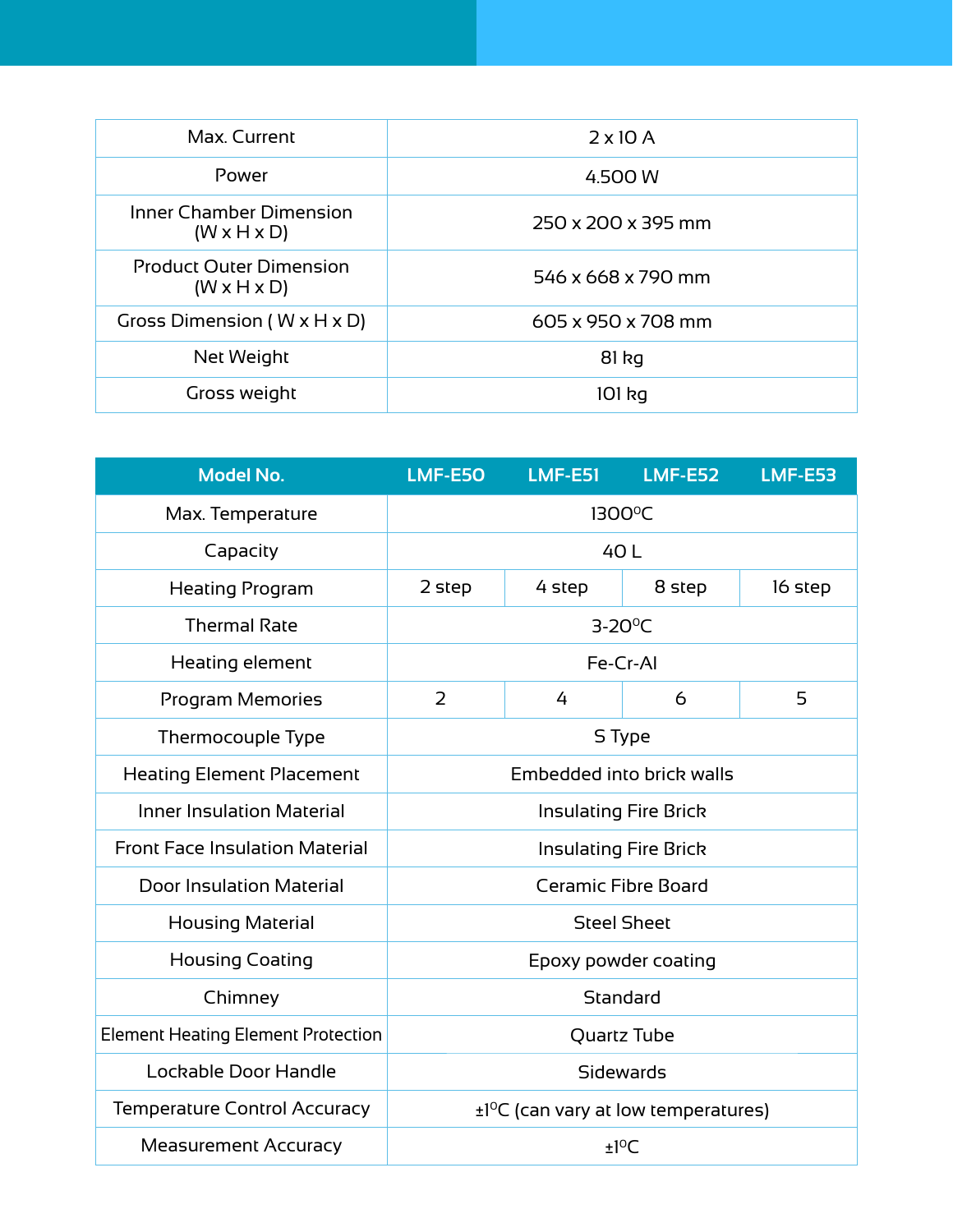| Inner Volume Temperature<br>Homogenity                    | $±10^{\circ}$ C     |
|-----------------------------------------------------------|---------------------|
| Max. Current                                              | $3 \times 11$ A     |
| Power                                                     | 7.500 W             |
| Inner Chamber Dimension<br>$(W \times H \times D)$        | 300 x 300 x 445 mm  |
| <b>Product Outer Dimension</b><br>$(W \times H \times D)$ | 630 x 785 x 840 mm  |
| Gross Dimension ( $W \times H \times D$ )                 | 690 x 1000 x 845 mm |
| Net Weight                                                | $112$ kg            |
| Gross weight                                              | 136 kg              |

| <b>Model No.</b>                          | <b>LMF-E60</b>                                        | <b>LMF-E61</b>        | <b>LMF-E62</b> | <b>LMF-E63</b> |
|-------------------------------------------|-------------------------------------------------------|-----------------------|----------------|----------------|
| Max. Temperature                          | 1300°C                                                |                       |                |                |
| Capacity                                  | 60L                                                   |                       |                |                |
| <b>Heating Program</b>                    | 2 step                                                | 4 step                | 8 step         | 16 step        |
| <b>Thermal Rate</b>                       |                                                       | $3-20$ <sup>o</sup> C |                |                |
| Heating element                           |                                                       | Fe-Cr-Al              |                |                |
| Program Memories                          | 2                                                     | 4                     | 6              | 5              |
| <b>Thermocouple Type</b>                  | S Type                                                |                       |                |                |
| <b>Heating Element Placement</b>          | Embedded into brick walls                             |                       |                |                |
| <b>Inner Insulation Material</b>          | <b>Insulating Fire Brick</b>                          |                       |                |                |
| <b>Front Face Insulation Material</b>     | <b>Insulating Fire Brick</b>                          |                       |                |                |
| <b>Door Insulation Material</b>           | Ceramic Fibre Board                                   |                       |                |                |
| <b>Housing Material</b>                   | <b>Steel Sheet</b>                                    |                       |                |                |
| <b>Housing Coating</b>                    | Epoxy powder coating                                  |                       |                |                |
| Chimney                                   | Standard                                              |                       |                |                |
| <b>Element Heating Element Protection</b> | Quartz Tube                                           |                       |                |                |
| Lockable Door Handle                      | <b>Sidewards</b>                                      |                       |                |                |
| <b>Temperature Control Accuracy</b>       | $\pm$ 1 <sup>o</sup> C (can vary at low temperatures) |                       |                |                |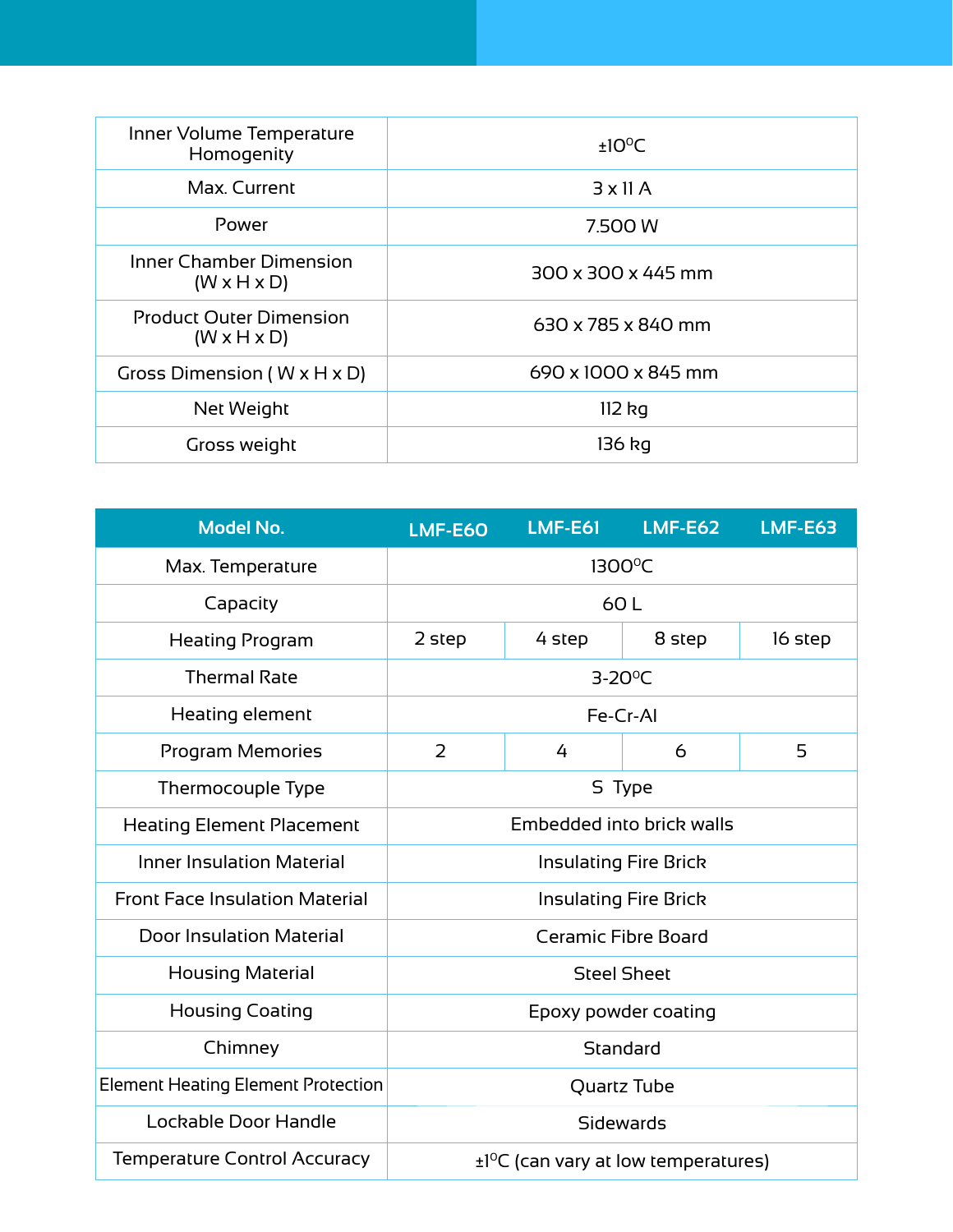| <b>Measurement Accuracy</b>                               | $±1^{\circ}C$       |
|-----------------------------------------------------------|---------------------|
| Inner Volume Temperature<br>Homogenity                    | ±10°C               |
| Max. Current                                              | $3 \times 15$ A     |
| Power                                                     | 10.200 W            |
| <b>Inner Chamber Dimension</b><br>$(W \times H \times D)$ | 400 x 300 x 495 mm  |
| <b>Product Outer Dimension</b><br>$(W \times H \times D)$ | 730 x 785 x 890 mm  |
| Gross Dimension ( $W \times H \times D$ )                 | 790 x 1050 x 845 mm |
| Net Weight                                                | 133 kg              |
| Gross weight                                              | 160 kg              |

| <b>Model No.</b>                          | LMF-E7O                      | $LMF-E71$ | $LMF-E72$ | <b>LMF-E73</b> |
|-------------------------------------------|------------------------------|-----------|-----------|----------------|
| Max. Temperature                          | 1300°C                       |           |           |                |
| Capacity                                  | 100L                         |           |           |                |
| <b>Heating Program</b>                    | 2 step                       | 4 step    | 8 step    | 16 step        |
| <b>Thermal Rate</b>                       | $3-20$ <sup>o</sup> C        |           |           |                |
| Heating element                           | Fe-Cr-Al                     |           |           |                |
| Program Memories                          | 2                            | 4         | 6         | 5              |
| Thermocouple Type                         | S Type                       |           |           |                |
| <b>Heating Element Placement</b>          | Embedded into brick walls    |           |           |                |
| <b>Inner Insulation Material</b>          | <b>Insulating Fire Brick</b> |           |           |                |
| <b>Front Face Insulation Material</b>     | <b>Insulating Fire Brick</b> |           |           |                |
| <b>Door Insulation Material</b>           | <b>Ceramic Fibre Board</b>   |           |           |                |
| <b>Housing Material</b>                   | <b>Steel Sheet</b>           |           |           |                |
| <b>Housing Coating</b>                    | Epoxy powder coating         |           |           |                |
| Chimney                                   | Standard                     |           |           |                |
| <b>Element Heating Element Protection</b> | Quartz Tube                  |           |           |                |
| Lockable Door Handle                      | <b>Sidewards</b>             |           |           |                |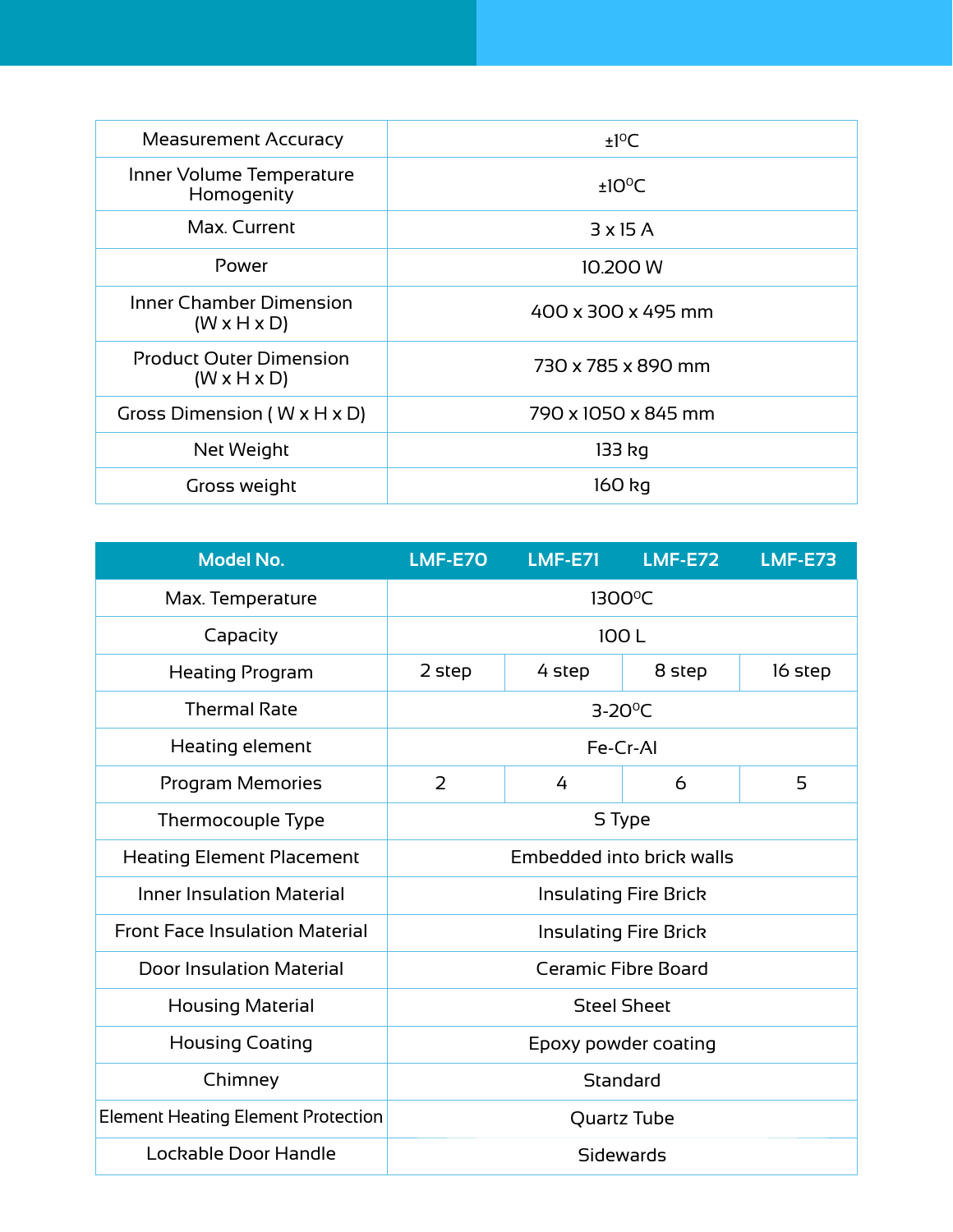| <b>Temperature Control Accuracy</b>                       | $\pm$ 1 <sup>o</sup> C (can vary at low temperatures) |  |  |
|-----------------------------------------------------------|-------------------------------------------------------|--|--|
| <b>Measurement Accuracy</b>                               | $±1^{\circ}C$                                         |  |  |
| Inner Volume Temperature<br>Homogenity                    | $±10^{\circ}$ C                                       |  |  |
| Max. Current                                              | $3 \times 15$ A                                       |  |  |
| Power                                                     | 10.200 W                                              |  |  |
| Inner Chamber Dimension<br>$(W \times H \times D)$        | 460 x 365 x 595 mm                                    |  |  |
| <b>Product Outer Dimension</b><br>$(W \times H \times D)$ | 730 x 785 x 890 mm                                    |  |  |
| Gross Dimension ( $W \times H \times D$ )                 | 816 x 1150 x 893 mm                                   |  |  |
| Net Weight                                                | 160 kg                                                |  |  |
| Gross weight                                              | 190 kg                                                |  |  |

#### **Optional Features**

- **Over Temperature Limiter**
- **D** Lift-up Door
- **•** Stainless Steel body
- Gas Supply Connection
- **Open Door Sensor**
- Second Thermocouple
- **Observation Hole**
- **PC** Connection
- **110 V Power Supply**

#### **Spare Parts**

- Inner Module: Changing inner module renews your furnace close to a brand new furnace
- **Door Insulation: With sheet metal holder vessel**
- **Control Card: Easy-to-replace, pre-programmed**
- **Power Card: Easy-to-replace**
- Display: 4 x 20 LCD display
- **Cooling Fan: 80 x 80 x 20/ 220 V fan**
- Chimney Fan: 40 x 40 x 10/ 5V fan